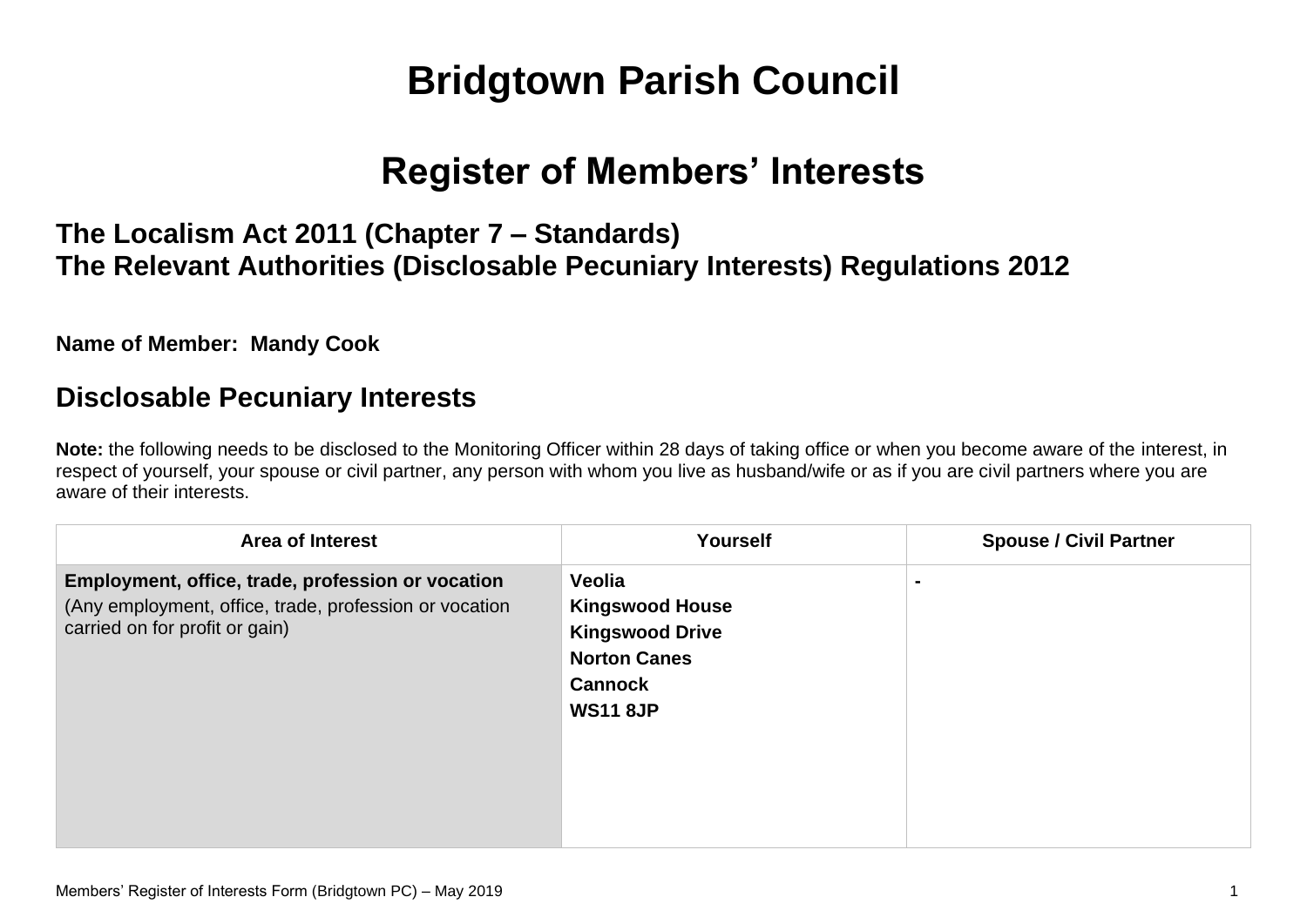| <b>Area of Interest</b>                                                                                                                                                                                                                                                                                                                                                                                                                               | Yourself                                                                     | <b>Spouse / Civil Partner</b> |
|-------------------------------------------------------------------------------------------------------------------------------------------------------------------------------------------------------------------------------------------------------------------------------------------------------------------------------------------------------------------------------------------------------------------------------------------------------|------------------------------------------------------------------------------|-------------------------------|
| Sponsorship<br>(Any payment or provision of any other financial benefit<br>(other than from the relevant authority) made or provided<br>within the relevant period in respect of any expenses<br>incurred in carrying out duties as a member, or towards the<br>election expenses.<br>This includes any payment or financial benefit from a trade<br>union within the meaning of the Trade Union and Labour<br>Relations (Consolidation) Act 1992(a). |                                                                              |                               |
| <b>Contracts</b><br>(Any contract which is made between the relevant person<br>(or a body in which the relevant person has a beneficial<br>interest) and the relevant authority -<br>under which goods or services are to be provided or<br>(a)<br>works are to be executed; and<br>which has not been fully discharged.<br>(b)                                                                                                                       |                                                                              |                               |
| Land<br>(Any beneficial interest land which is within the area of the<br>relevant authority)                                                                                                                                                                                                                                                                                                                                                          | <b>76 Union Street</b><br><b>Cannock</b><br><b>Staffs</b><br><b>WS11 0BS</b> |                               |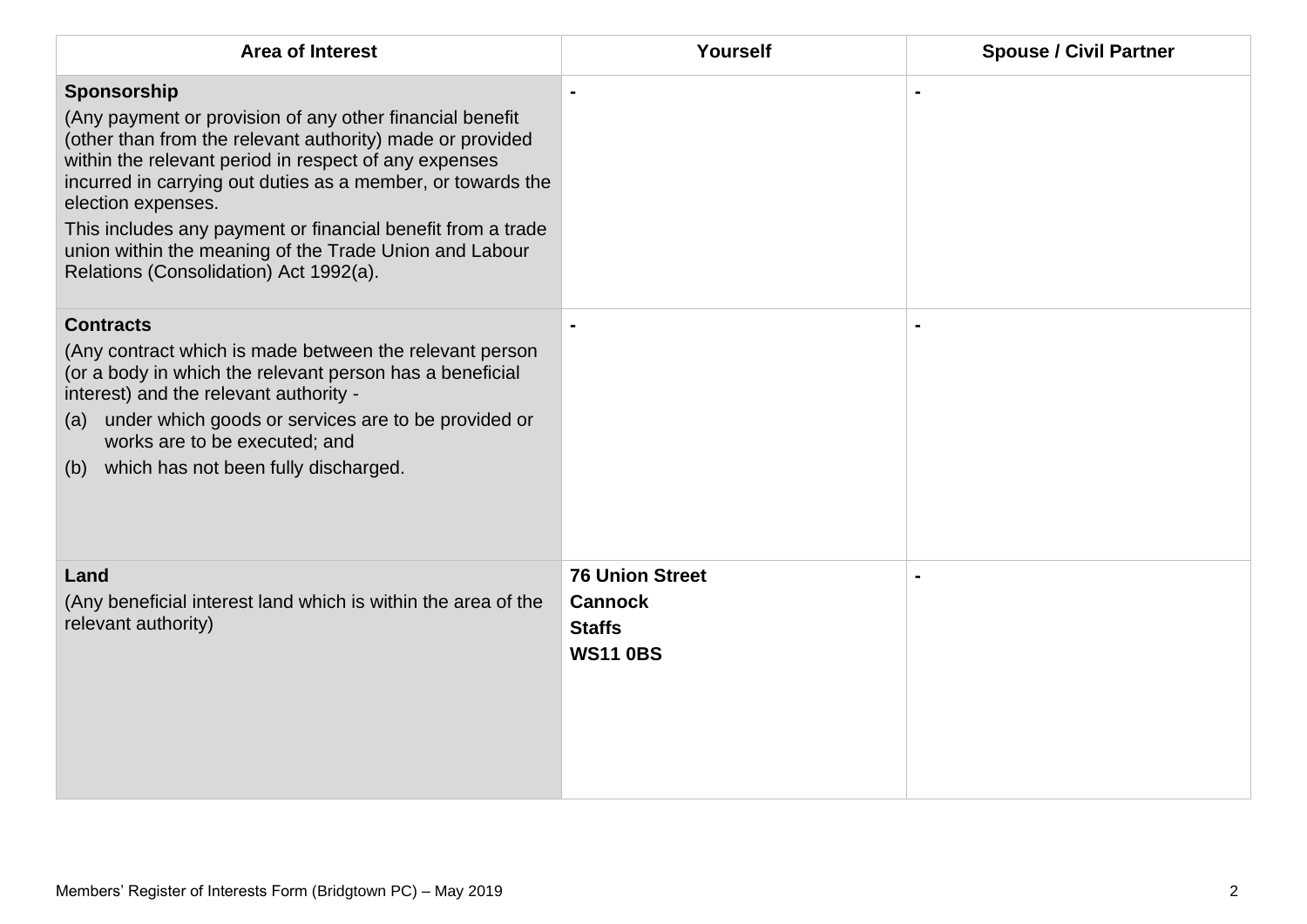| <b>Area of Interest</b>                                                                                                                                                                                                                                        | Yourself | <b>Spouse / Civil Partner</b> |
|----------------------------------------------------------------------------------------------------------------------------------------------------------------------------------------------------------------------------------------------------------------|----------|-------------------------------|
| <b>Licences</b><br>(Any licence (alone or jointly with others) to occupy land in<br>the area of the relevant authority for a month or longer.                                                                                                                  |          |                               |
| <b>Corporate tenancies</b><br>(Any tenancy where to your knowledge) -<br>the landlord is the relevant authority; and<br>(a)<br>the tenant is a body in which the relevant person has<br>(b)<br>a beneficial interest.                                          |          |                               |
| <b>Securities</b>                                                                                                                                                                                                                                              |          |                               |
| (Any beneficial interest in securities of a body where -<br>that body where to your knowledge has a place of<br>(a)<br>business or land in the area of the relevant authority;<br>and                                                                          |          |                               |
| either -<br>(b)                                                                                                                                                                                                                                                |          |                               |
| the total nominal value of the securities exceeds<br>(i)<br>£25,000 or one hundredth of the total issued<br>share capital of that body; or<br>if the share capital of that body is of more than<br>(ii)<br>one class, the total nominal value of the shares of |          |                               |
| any one class in which the relevant person has a<br>beneficial interest exceeds one hundredth of the<br>total issued share capital of that class.                                                                                                              |          |                               |